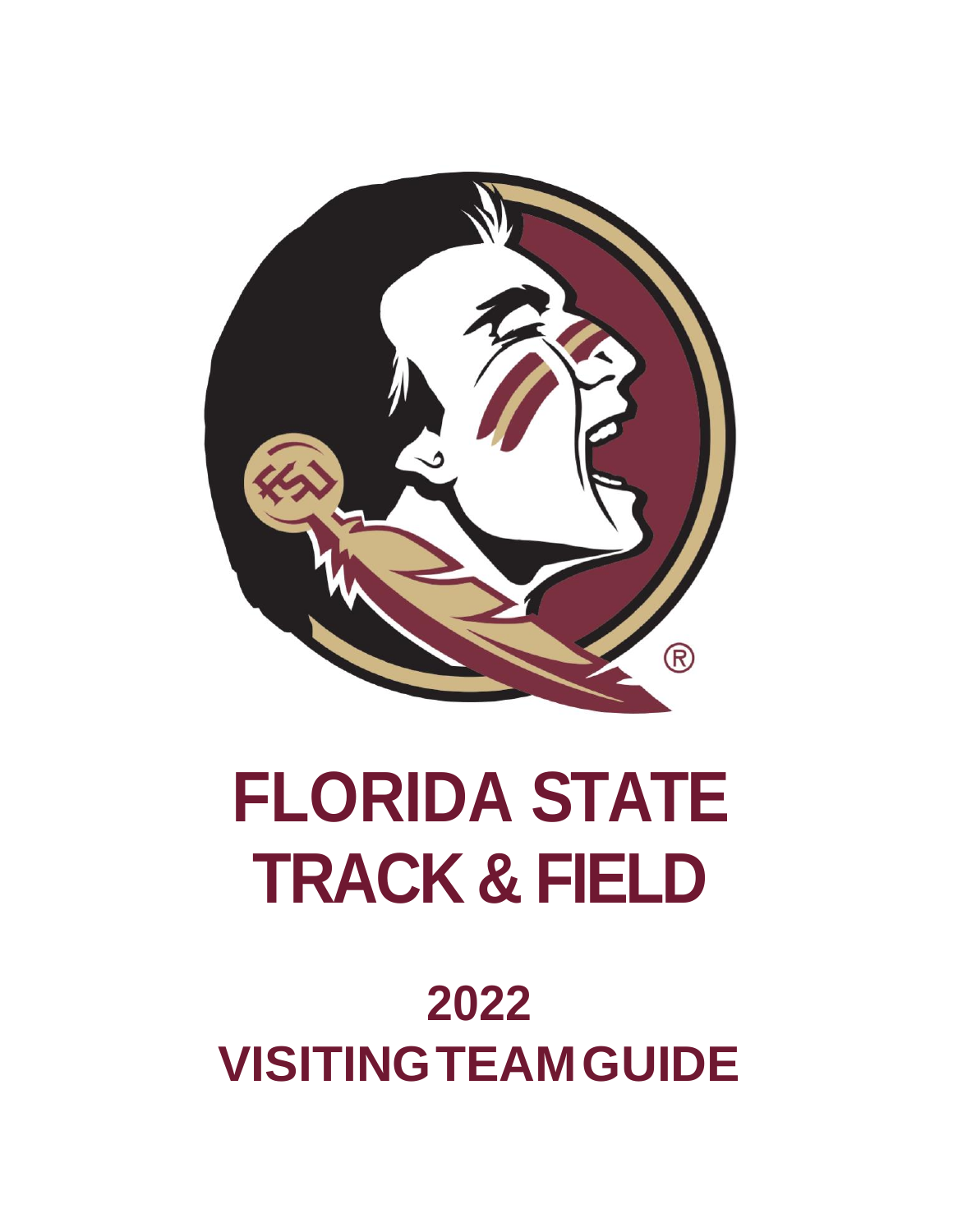## **TABLE OF CONTENTS**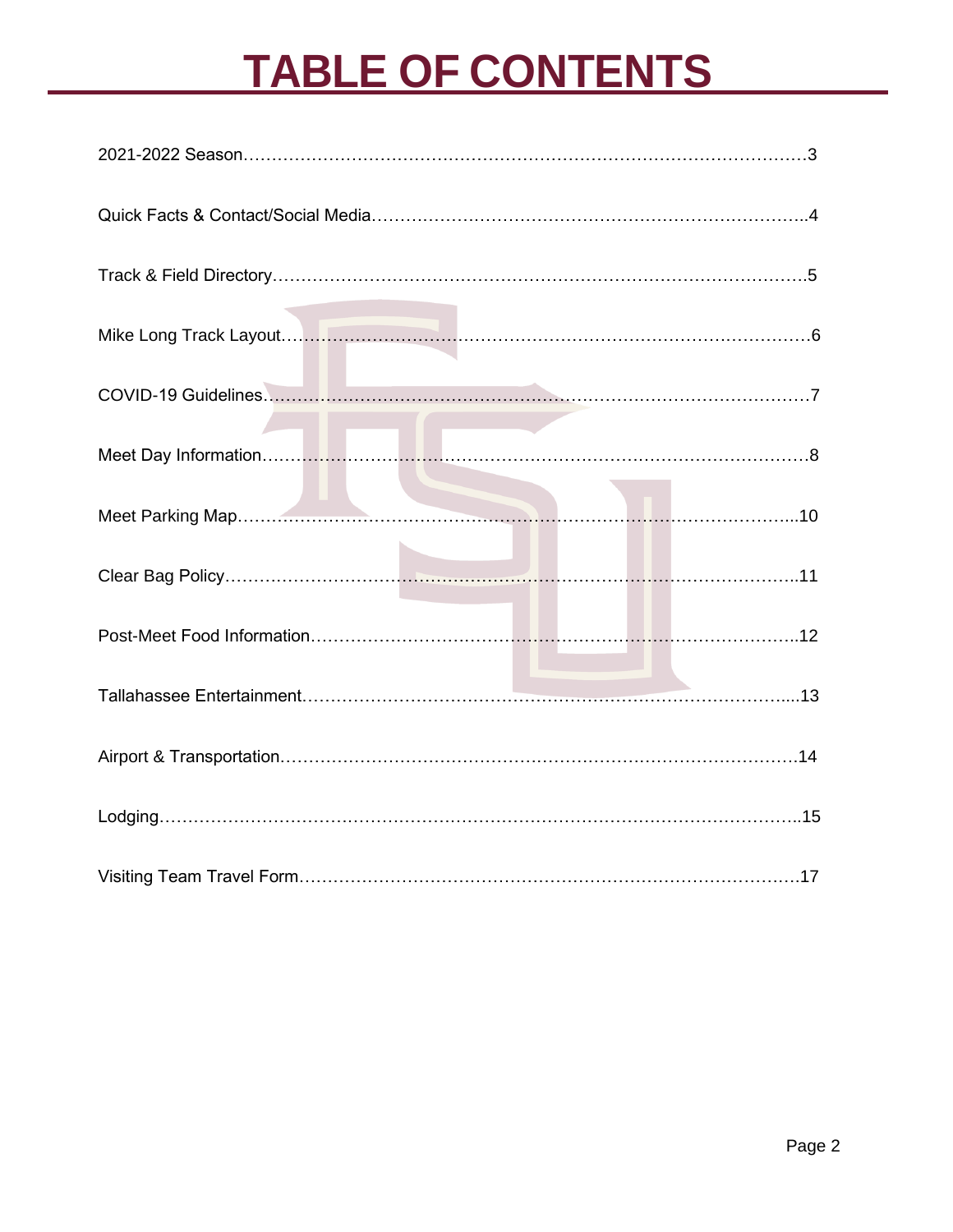### **2021-2022 SCHEDULE**

#### *Indoor Season***:**

#### *Outdoor Season*:

Friday, Dec. 03, 2021 Clemson Opener Clemson, S.C. Saturday, Dec. 04, 2021 Sharon Colyear-Danville Season Opener Boston, Mass Fri.-Sat., Jan. 14-15 Clemson Invite Clemson, S.C. Fri.-Sat., Jan 28-29 Bob Pollock Meet Clemson, S.C. Fri-Sat, Jan. 28-29 Texas Tech Invitational Lubbock, TX Sat. Feb. 06 New Balance Indoor Grand Prix Staten Island, NY Fri.-Sat., Feb. 11-12 **Tyson Invitational Fayetteville, Ark.** Sat., Feb. 12 **David Hemery Valentine Invite** Boston, Mass. Saturday, Feb. 19 **Alex Wilson Invitational** Notre Dame, Ind. Thurs.-Sat., Feb-24-26 **ACC Indoor Championships** Blacksburg, VA Fri.-Sat., Mar. 11-12 NCAA Indoor Championships Birmingham, Ala.

Fri.-Sat., Mar 18-19 **Tiger Track Classic** Auburn, Ala. Fri.-Sat., Mar. 18-19 **Hurricane Invitational** Miami, FL Thurs.-Fri., Mar 24-25 Raleigh Relays Raleigh, N.C. **Thurs.-Fri., Mar. 24-25 FSU Relays Tallahassee, FL** Thurs.-Sat., Mar. 31- Apr. 02 Pepsi Florida Relays Gainesville, FL Fri.-Sat., Apr. 15-16 Tom Jones Invitational Gainesville, FL Fri.-Sat., Apr. 22-23 Virginia Challenge Charlottesville, VA Fri.-Sat., Apr. 29-30 **UNF Invitational Jacksonville, FL** Thurs.-Sat., May 12-14 ACC Outdoor Championships Durham, N.C. Thurs.-Sat., May 26-28 **NOAA East Preliminaries** Bloomington, Ind. Wed.-Sat., Jun 08-11 NCAA Outdoor Championships Eugene, Ore. **BOLD denotes home meet - Tallahassee, Fla. – Mike Long Track**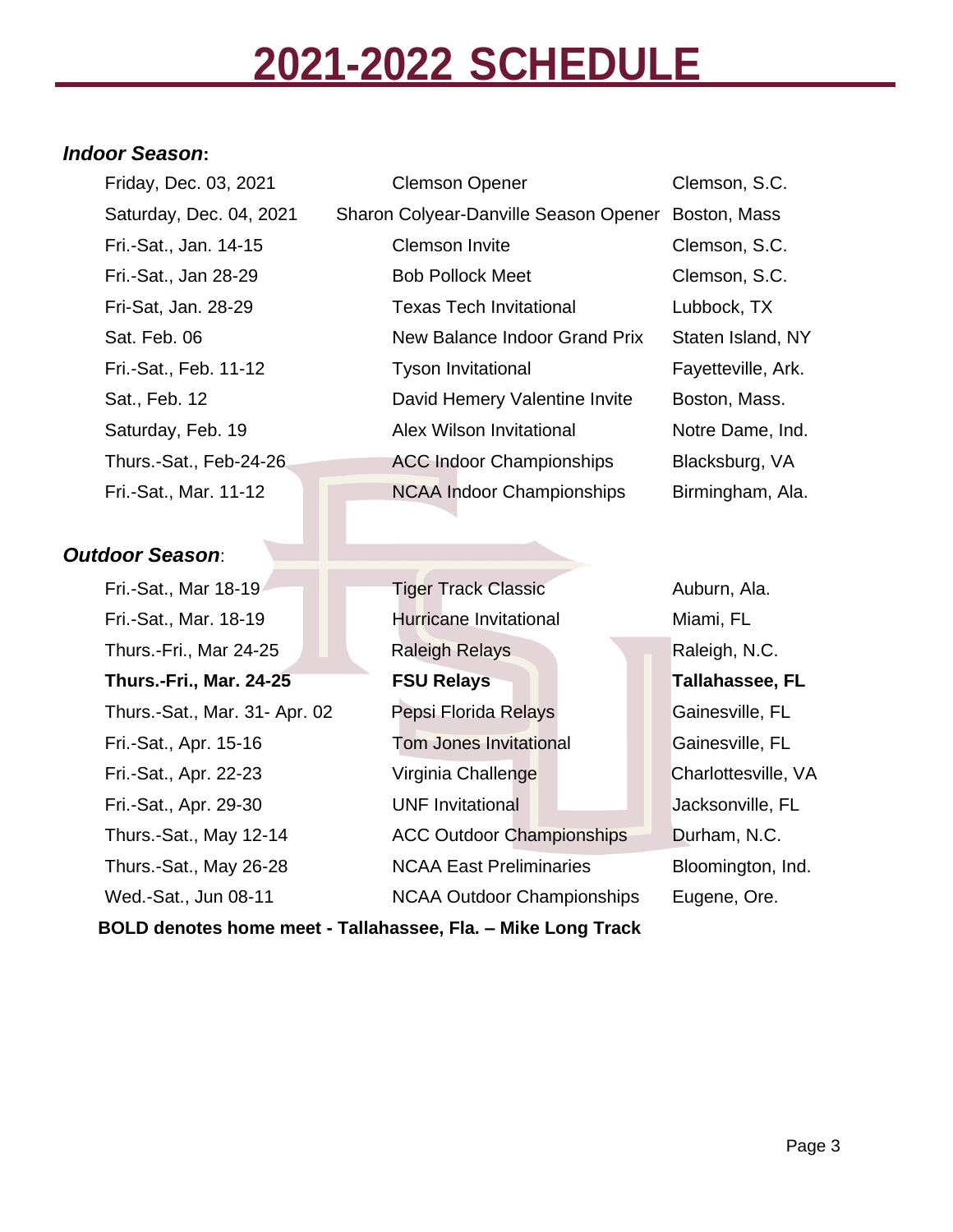## **UNIVERSITY QUICK FACTS**

### **CONTACT INFORMATION & SOCIALMEDIA**

**Physical Address**: FSU Athletics Department 403 Stadium Drive West, Room D0107 Tallahassee, FL 32306

**Physical Address of Mike Long Track**:

1104 Spirit Way Tallahassee, FL 32306

**Gameday Manager**: Taylor Wheaton, Associate Director of Facilities & Events Email: [twheaton@fsu.edu](mailto:twheaton@fsu.edu) Cell: 850.228.5549

**Gameday Manager Intern**: Reece Fishback Email: [rtf17b@my.fsu.edu](mailto:rtf17b@my.fsu.edu) Cell: 850.228.7783

 **Website:** Seminoles.com



 **Twitter**: @Seminoles @FSU\_Track



**Instagram**: @fsu\_track



**Facebook**: @FSUTrack

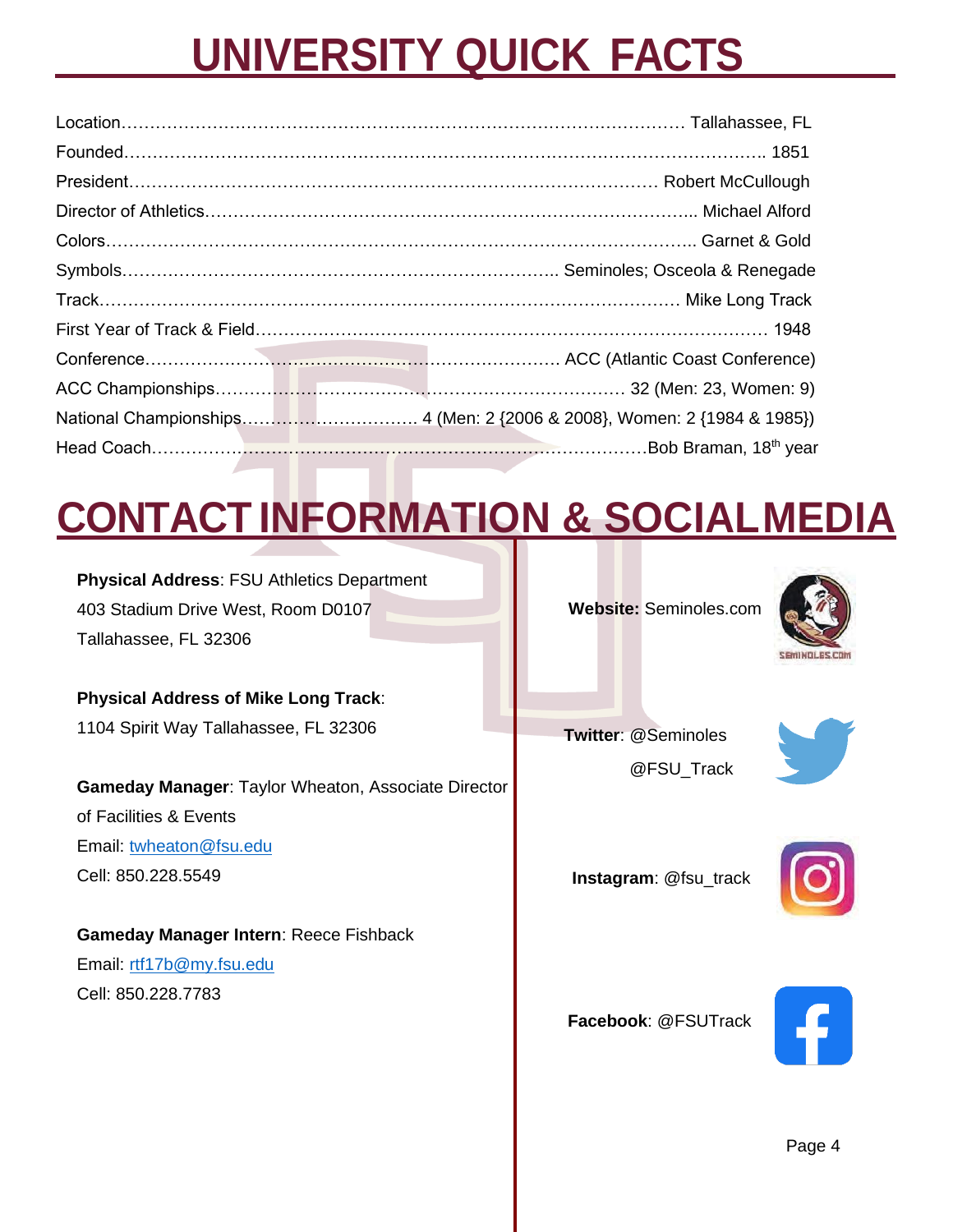### **FSU TRACK & FIELD DIRECTORY**

Michael Alford **Cindy Hartmann** Phone: 850.644.1079 **Phone: 850.645.2368** 

Michele Osborne **Vicki Cupp** Email: [mosborne@fsu.edu](mailto:mosborne@fsu.edu) Email: [vcupp@fsu.edu](mailto:vcupp@fsu.edu) Phone: 850.644.2526 **Phone: 850.644.1890** 

Email: [rbraman@fsu.edu](mailto:rbraman@fsu.edu) **Email: [rlwilson@fsu.edu](mailto:rlwilson@fsu.edu)** Email: rlwilson@fsu.edu Phone: 850.645.1250 Phone: 850.644.5678

**Media Relations/Digital Media Network of Senior Associate AD/CFO** Tim Hofmann, SID Assistant – Track & Field  $\blacksquare$  Ross Cobb Email: [thofmann@fsu.edu](mailto:thofmann@fsu.edu) Email: [Ross.cobb@fsu.edu](mailto:Ross.cobb@fsu.edu) Phone: 850.644.2016 **Phone: 850.644.8091** 

**Sports Medicine Assoc. AD for New Revenue & Marketing** Logan Speicher, Athletic Trainer – Track & Field Jason Dennard Email: [Lspeicher@fsu.edu](mailto:Lspeicher@fsu.edu) **Email: Email: idennard@fsu.edu** Phone: 813.270.0328 **Phone: 850.644.4397** 

**Strength & Conditioning Senior Associate Athletics Director** Erik Myra, Assistant Strength & Conditioning Coach Jim Curry Email: [emyyra@fsu.edu](mailto:emyyra@fsu.edu) entertainment and Email: jmcurry@fsu.edu

**Director of Athletics Director of Athletics Deputy AD for Administration** Email: [AD@athl.fsu.edu](mailto:AD@athl.fsu.edu) **Email: [chartman@fsu.edu](mailto:chartman@fsu.edu)** 

**Sport Oversight Special Assistant to Athletics Director** 

**Head Track & Field Coach Assoc. AD for Communications** Bob Braman Rob Wilson Rob Wilson

Phone: 850.644.7926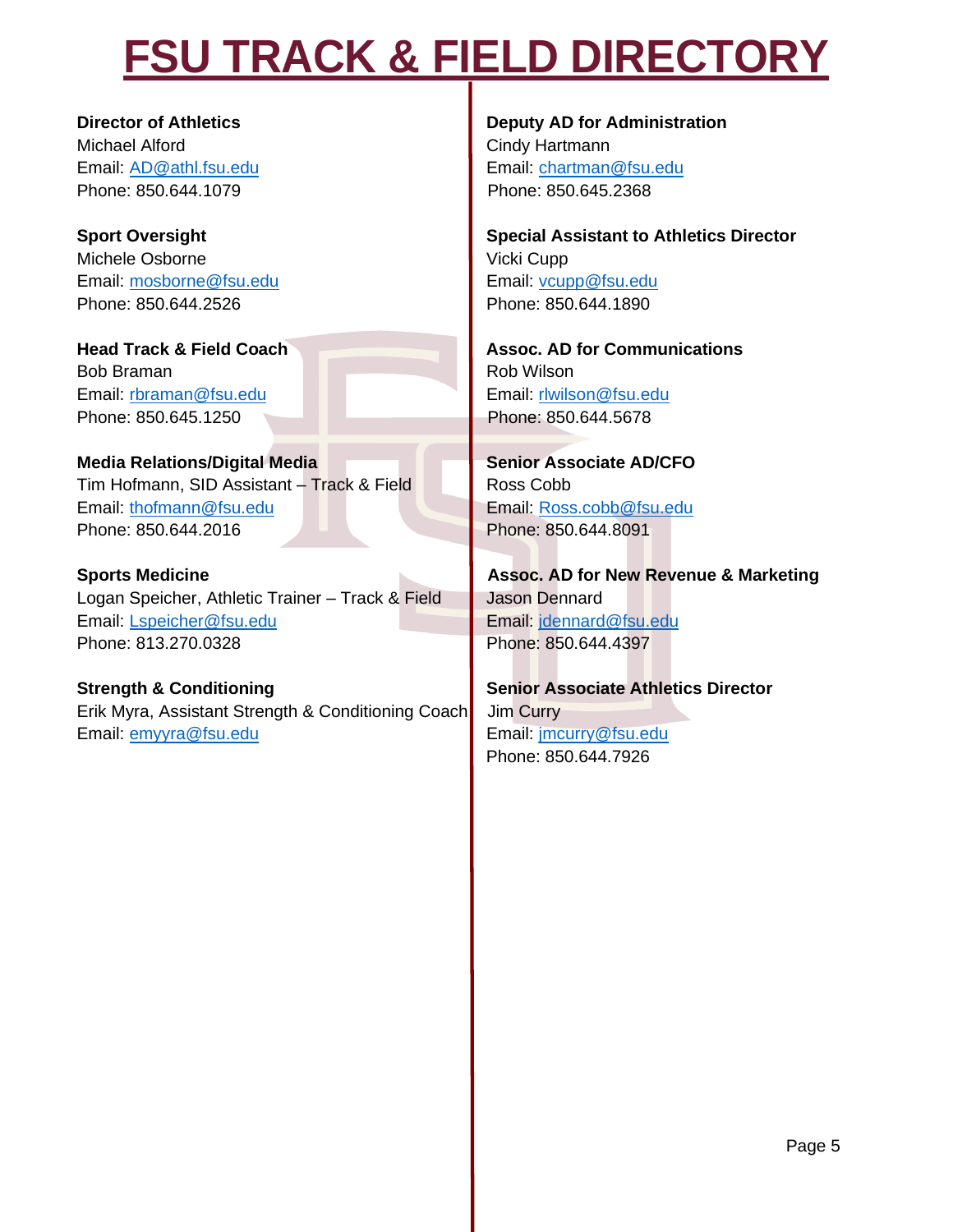### **MIKE LONG TRACKLAYOUT**



**Guide**: Teams will enter the facility through one of the designated entrances marked on the map above. The team tent and warm-up area will be in the field adjacent to the Mike Long Track in front of the beach volleyball courts. Clerking will be located just inside the main entrance of the Mike Long Track. Implement Inspection will take place at the storage building in the northwest corner of the track, adjacent to the shot-put area.

Legend:

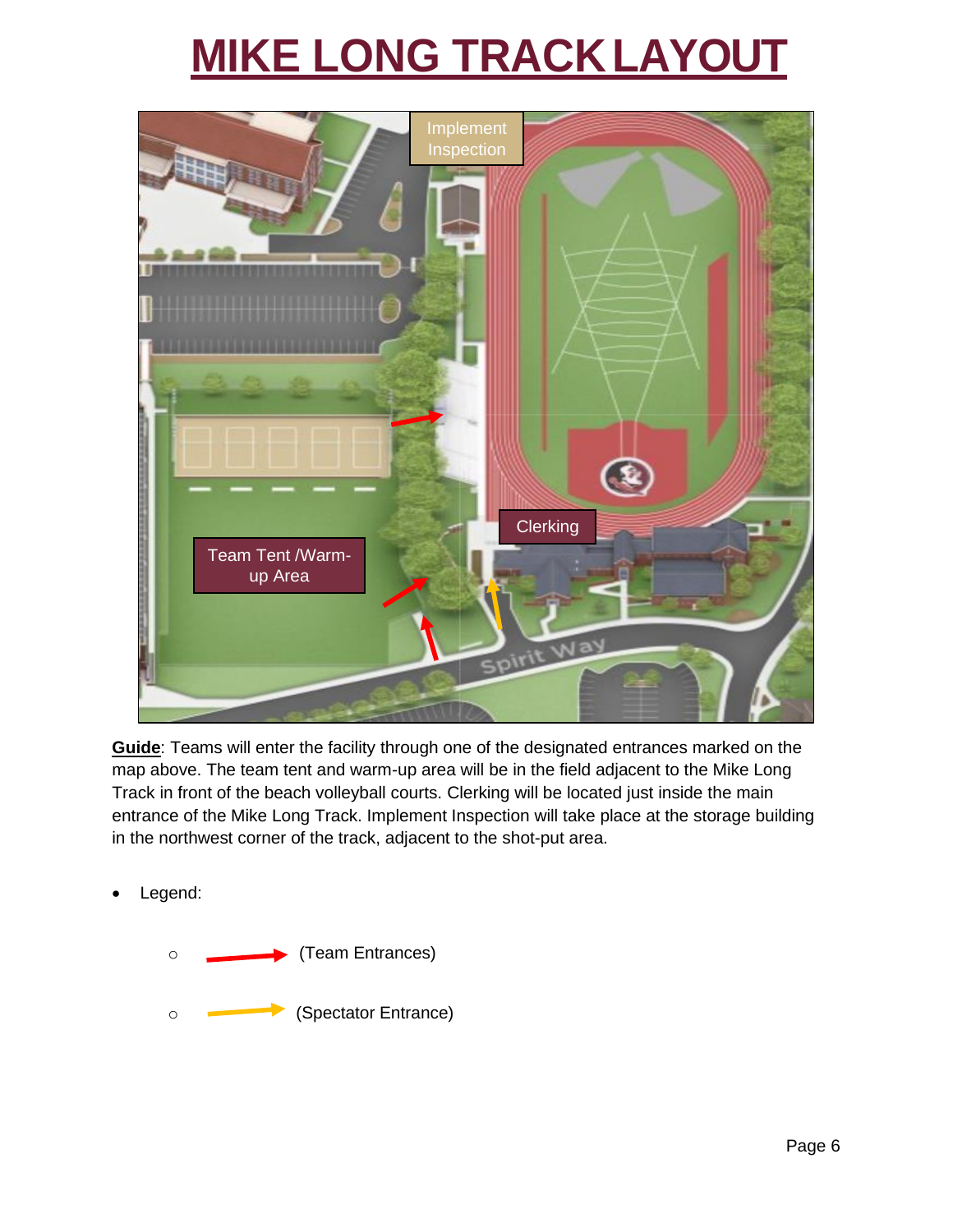### **COVID-19 GUIDELINES**

Florida State University is committed to ensuring the health and safety of the entire campus community and all visitors to our great University. Our main priority is to ensure the mission and crucial functions of the University while keeping the community as safe and healthy as possible.

The guidelines outlined below are based on recommendations from local, state, and Federal entities. FSU has relied heavily on guidance from the Centers for Disease Control (CDC), the Florida Department of Health, Florida Board of Governors, FSU's Emergency Management, and Environmental Health & Safety offices.

The University continues to monitor important information and data regarding COVID-19 and will update guidance as appropriate.

#### **SAFETY GUIDELINES**

#### *Cloth Face Coverings/Face Mask*

*Effective Aug. 9, 2021*: The Florida Board of Governors and Florida State University expect masks to be worn by all individuals in all FSU facilities. This includes all students, faculty, staff, vendors and visitors. Recent studies and guidance from the CDC state that both unvaccinated and vaccinated individuals can transmit the COVID-19 variant to unvaccinated persons. We expect you to help mitigate the spread by wearing a mask. #StayHealthyFSU

For more information regarding Florida State University's on campus health protocols, click the following link: [https://stayhealthy.fsu.edu/.](https://stayhealthy.fsu.edu/)

For more information regarding the state of Florida and Leon County health protocols, click the following link: [https://floridahealthcovid19.gov/.](https://floridahealthcovid19.gov/)

#### **Disinfectant Measures**

The Florida State University Department of Athletics will equally sanitize/disinfect all home and visiting team spaces with ProKure V disinfectant prior to each team's arrival, including all athletic training tables and other key touch points (doors, track equipment, etc.) throughout the facility.

#### **NUMBERS FOR LOCAL FIRST RESPONDERS**

| 850.431.1155 |
|--------------|
| 850.325.5000 |
| 850.644.1234 |
| 850.891.4200 |
| 850.922.3300 |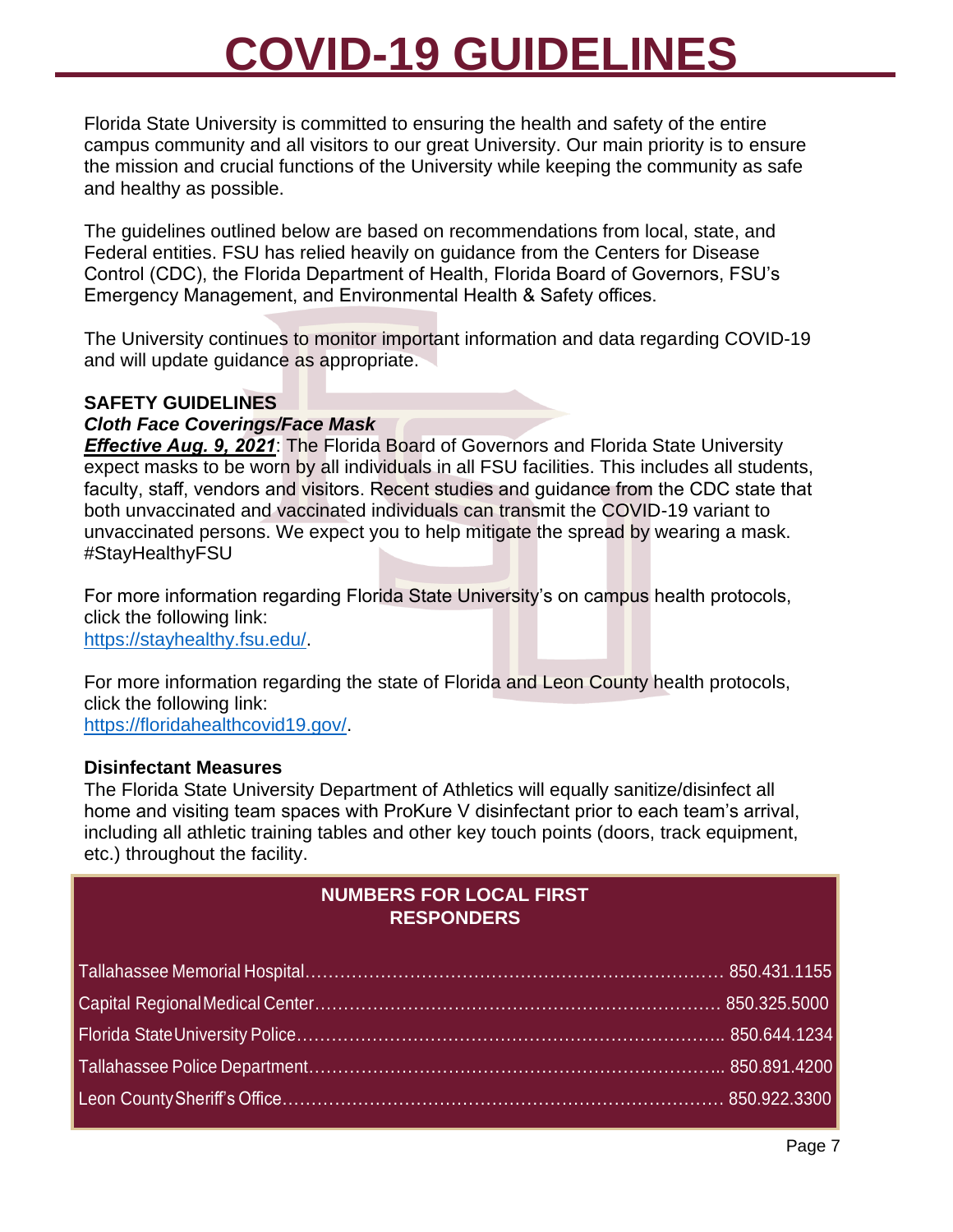### **MEET DAY INFORMATION**

**Athlete Registration**: Registration for the meet will be done through [Directathletics.com.](https://www.directathletics.com/) *The deadline for registration is Monday, March 21st 5:00 PM*. Accepted entries will be posted on the [FSU Track Website.](https://seminoles.com/fsu-relays/) Unattached entries will not be allowed without approval. Florida State University's Head Track & Field Coach, Bob Braman, must be contacted at [rbraman@fsu.edu](mailto:rbraman@fsu.edu) prior to the entry deadline on Monday, March 21<sup>st</sup> at 5:00 PM for approval. The entry fee will be \$500 per team, per gender. Unattached entries will be \$30 per person, or \$10 with a valid college ID. Fees paid by check will need to be mailed to; **Florida State University, 403 Stadium Dr. West, Room D0107, Tallahassee, FL 32306, ATTN: FSU Relays Entry**. Entry fees will also be accepted at packet pickup with payment via check made out to Florida State University or in cash.

**Event Check-In/Staging**: Check-in for field events will be at the event site and will take place at least 30 minutes prior to the start of the event. Check-in for track events will take place at the clerking tent located inside the main gate at least 30 minutes prior to the start of the event.

**Implement Inspection**: Implement inspection will take place at 11:00 AM on Thursday, March 24<sup>th</sup> and at 8:00 AM on Friday, March 25<sup>th</sup>. Implements will need to be checked in at the storage building adjacent to the shot-put area at the northwest corner of the track.

**Media/Results**: Results will be available on [pttiming.com.](https://pttiming.com/) Live scoring will also be available at [pttiming.com.](https://pttiming.com/) Following the meet, complete results will be available for pick-up at the track press box. To receive results via email please contact Tim Hofmann, SID Assistant – Track & Field, at [thofmann@fsu.edu.](mailto:thofmann@fsu.edu)

**Medical Services**: The medical services area will be located at a designated tent in the team tent/ warm-up field. Athletic training staff will be available on both meet days.

**Practice**: Practice will be held on Thursday, March 24<sup>th</sup> from 8:00 AM to 1:00 PM. To schedule additional practice time on Wednesday, March 23<sup>rd</sup> please contact Taylor Wheaton at [twheaton@fsu.edu](mailto:twheaton@fsu.edu) by Monday, March 21<sup>st</sup> at 4:30 PM.

**Spike Recommendations**: Quarter-inch pyramid spikes are recommended for all track and field events.

**Team Camps/Warm-up Areas**: The team camps and warm-up area will be in front of the beach volleyball courts directly adjacent to the Mike Long Track.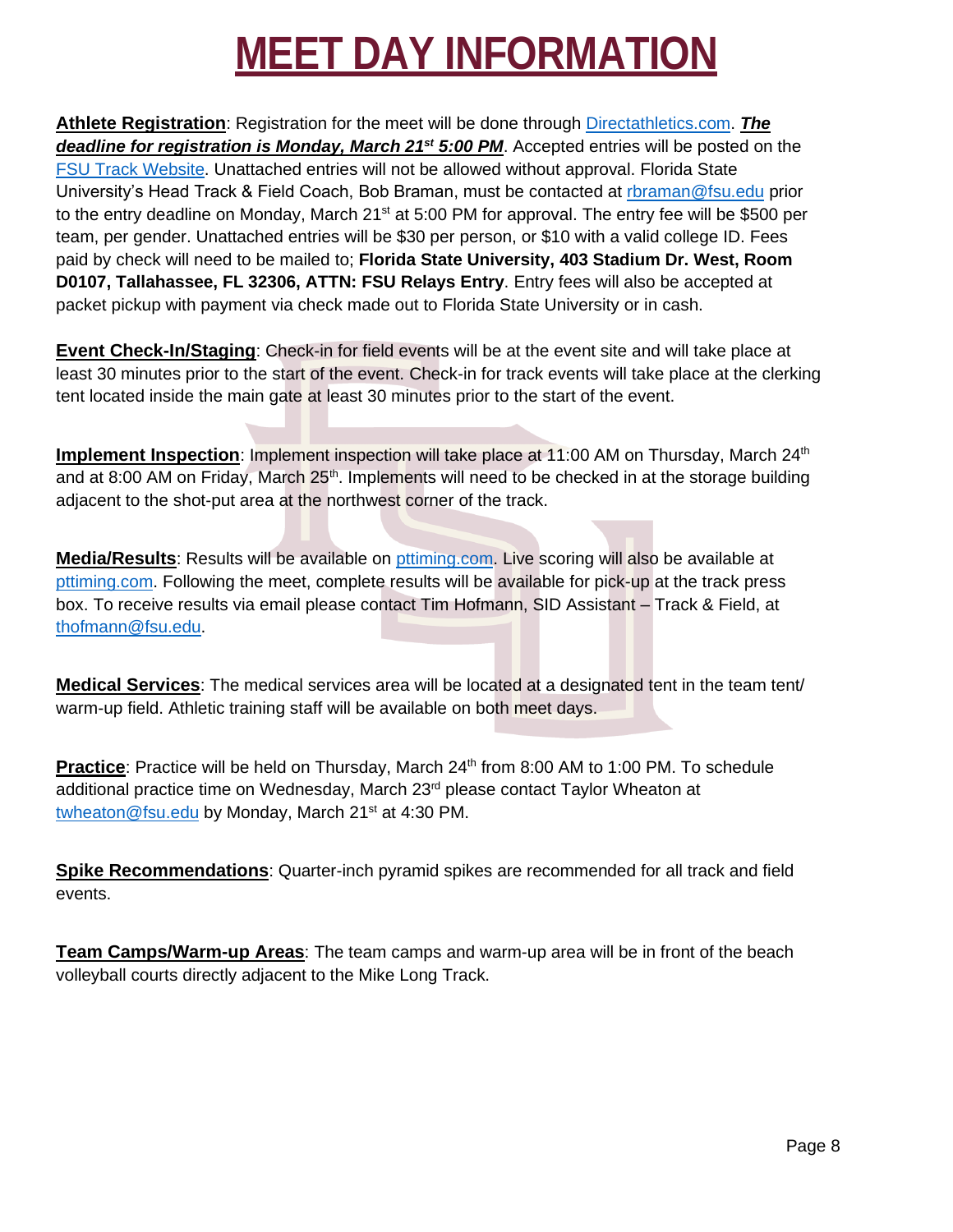### **MEET DAY INFORMATION CONT**

**Wristbands/Credentials**: Wristbands and photo vests will be provided to various personnel upon arrival to the meet and will be distributed as follows:

- **Sports Information**: Wristbands will be provided to team Sport Information Directors upon arrival to the meet. To request a credential, please contact Tim Hofmann, SID Assistant – Track & Field, at [thofmann@fsu.edu.](mailto:thofmann@fsu.edu)
- Local Media: For local media, the deadline to apply for a credential will be March 15<sup>th</sup> at 5:00 PM. Upon approval, a photo vest will be provided at the meet for access. To apply, contact Tim Hoffman, SID Assistant – Track & Field, at [thofmann@fsu.edu.](mailto:thofmann@fsu.edu)
- **Coaches/Team Personnel**: Wristbands will be provided to all coaches and team personnel upon arrival to the meet during packet pickup.

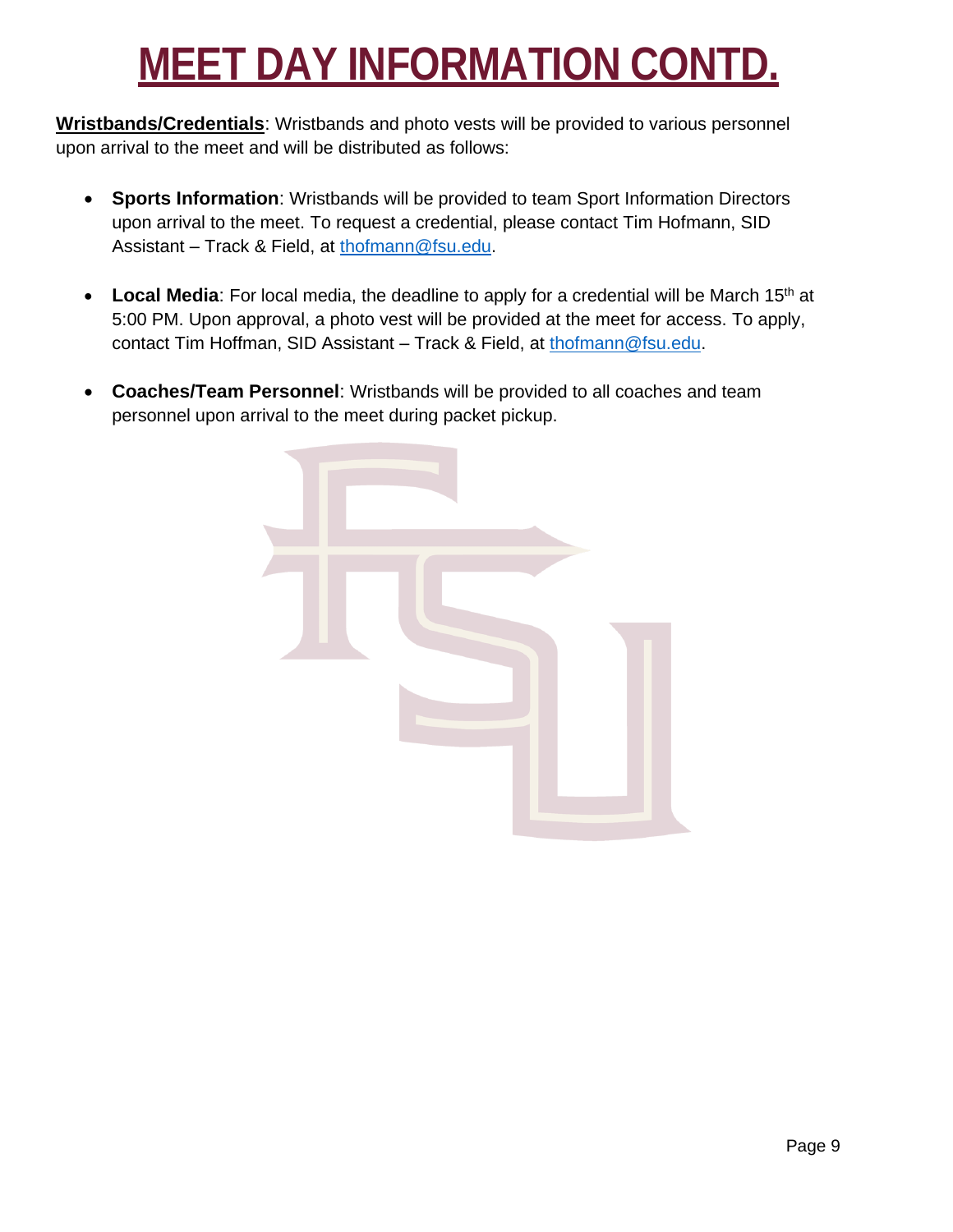### **MEET DAY PARKING MAP**



**Lots to park in on Thursday and Friday**: Parking will be available on Thursday and Friday in the FSU Softball Lot directly across from the Mike Long Track, the Spirit Way Garage adjacent to the team tent/warm-up area, and the lot directly across from Tully Gymnasium. The team entrance (marked by a red arrow) will be located at the entrance of the FSU Beach Volleyball Courts. The spectator entrance (marked by a yellow arrow) will be located at the main gate of the Mike long Track.

**Bus Parking:** Any teams arriving with a bus will need to park in the designated bus lot located at the corner of Lake Bradford Rd. and Jackson Bluff Rd.

- **Directions:** From the Mike Long Track, Head north toward W Call St., take a slight right toward W Call St., turn left onto W Call St., turn left onto Stadium Dr., keep right to stay on Stadium Dr., turn right and the lot should be on your right.
	- Legend:



(Spectator Entrance)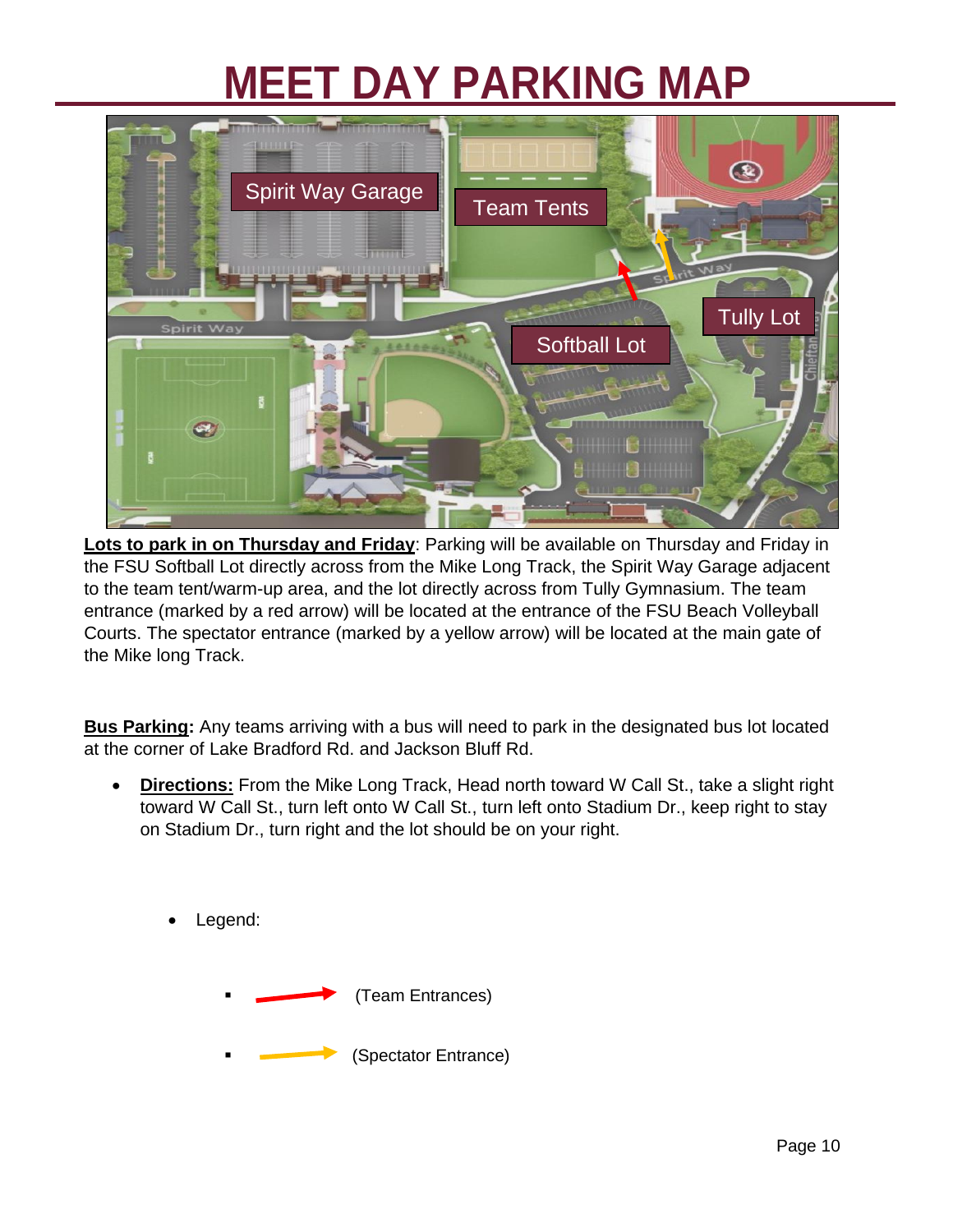## **CLEAR BAG POLICY**

Eachfanisallowedoneclearbag(plusclutchorsmallpurse)intoFSU home athletic events that conform to the following restrictions:

- •CLEAR plastic, vinyl or PVC no larger than 12" x 6" x 12" (readily available one-gallon, clear, re-sealable plastic storage bags meet the policy)
- •If a logo appears on the bag, it cannot be larger than 4.5" x 6.5"
- •Small clutch bags no larger than 4.5" x 6.5", or approximately the size of a hand, with or without a strap are allowed.
- •Medically necessary items that are too large to fit into a clear bag within allowable dimensions can be brought only after clearing a screening process at the main gate. The clear bag policy has been adopted to allow for a safer environment at Florida State home events and in keeping with increased security practices being implemented at venues around the country.

### **Frequently Asked Questions About the Clear Bag Policy**

#### *How does this policy improve public safety?*

The clear bag is easily and quickly searched and greatly reduces faulty bag searches. It also supports the Department of Homeland Security's"If You See Something. Say Something" campaign.

#### *How is this policy more convenient for fans?*

Clear bags will enable security to move fans through check points much faster than in the past. A standard bag eliminates the need for bag templates to check bag sizes. Clear bags will allow staff to be more efficient and effective in keeping you safe by preventing dangerous items from entering the Mike Long Track.

#### *How many bags can each person bring into the Mike Long Track?*

One large clear bag – either a one-gallon Ziploc style bag or the 12"  $x 6" = x 12"$  clear bag – plus a small clutch. The larger clear bag must be a standard 12" x 6" x 12" made of CLEAR PVC vinyl and visually searchable. The small clutch allows for privacy for small personal items and is easily searched.

#### **Are seat cushions, seat back chairs allowed?**

Yes, seat cushions and seat back chairs will be allowed to be placed on the bleachers at the Mike Long Track. (See posted list on right.)



### **includes, but is not limited to, the following:**

- Alcohol or illegal drugs
- Weapons or explosives
- **Umbrellas**
- Food or beverage from outside the track
- (Empty bottles or cups will be permitted)
- Hard coolers or ice chests
- All bags that are not clear plastic, vinyl,or PVC
- All bags larger than  $12" \times 6" \times 12"$
- Chair backs with arms or chairbacks that are larger than a single seat
- Artificial noisemakers (whistles, bells, airhorns)
- Video equipment, tape recorders, cameras with lenses longer than 6"
- Sticks, poles, flags, or signs
- Laser pointers
- **Laptops**
- **Pets**
- **Strollers**
- Personal transportation devices
- (Skateboards, hover boards, etc.)
- Beach balls or other airborne objects

Additional items may be prohibited at the discretion of the law enforcement officials as dictated by increased threat conditions.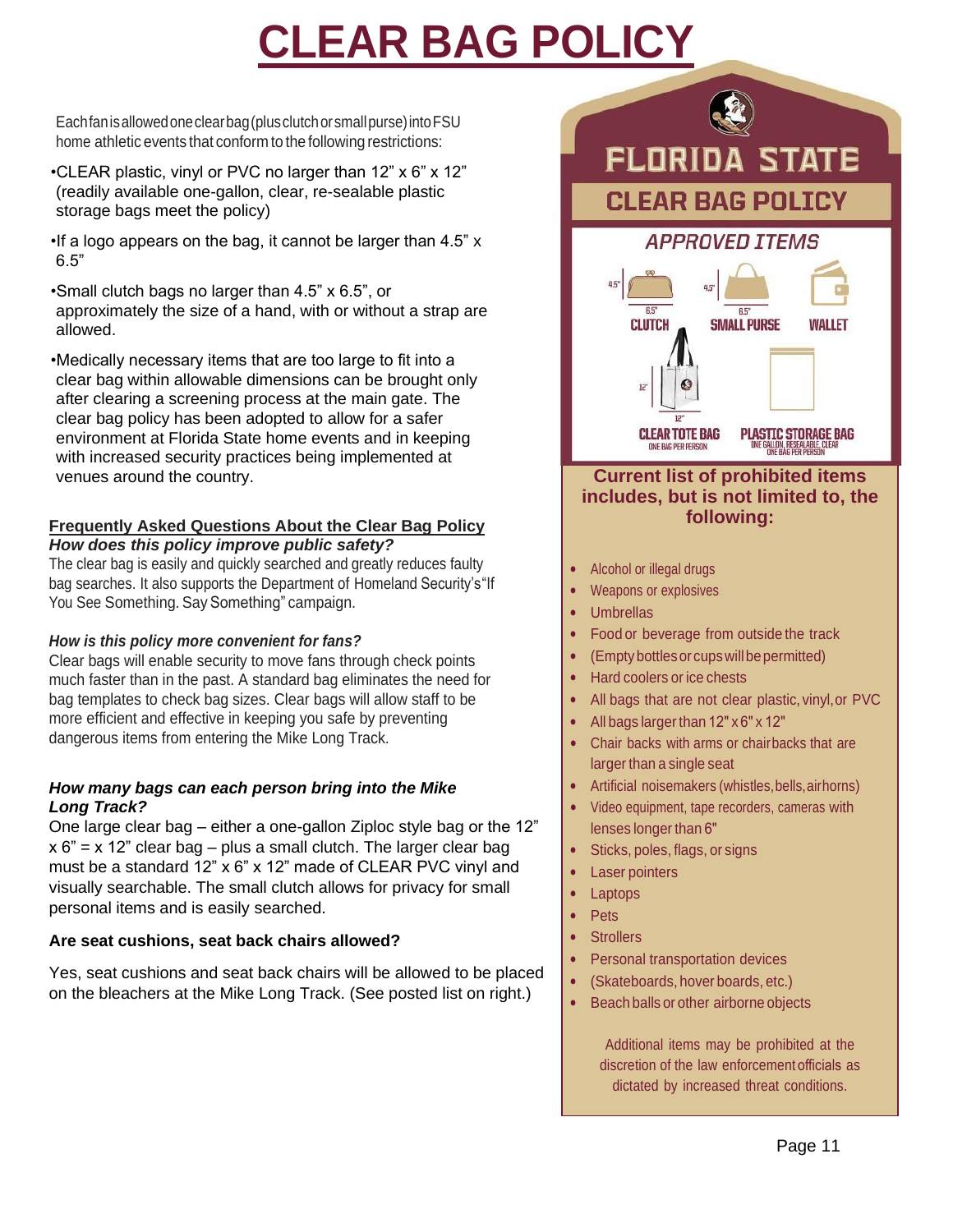### **FOOD INFORMATION**

1817 Thomasville Rd. #100 | 1801 W. Tennessee St. 1080 W Tennessee St. 844.474.8377 850.297.1100 850.297.1100

**Carrabba's Italian Grill Gordo's\* Panera Bread\***  2779 Capital Circle NE 1907 W. Pensacola St. 800 Ocala Rd. 850.297.1100 **850.576.5767** 850.5767 850.8918

1775 W. Tennessee St. 1801 W. Tennessee St. 3131 Capital Circle NE 850.224.2112 850.765.0712 850.765.0712

**4 Rivers Smokehouse Chipotle Mexican Grill\* Jimmy Johns\*** 

228 S. Adams St. 2320 Apalachee Pkwy. 2400 N. Monroe St. 850.222.3444 850.878.6146 850.385.4028

**Blaze Pizza\* Food Glorious Food Madison Social**  220 S. Magnolia Dr. 1950 Thomasville Rd. 705 S. Woodward Ave. 850.795.4519 850.224.9974 850.224.9974 850.894.6276

**Bonefish Grill Contract Contract Contract Contract Contract Contract Contract Contract Contract Contract Contract Contract Contract Contract Contract Contract Contract Contract Contract Contract Contract Contract Contra** 3491 Thomasville Rd. 1426 W. Tennessee St. 216 S. Magnolia Dr. 850.297.0460 850.521.0300 850.702.3513

**Bumpa's Local 349 Glory Days Grill All Compatible Moet SW Grill\*** 850.999.8652 **850.919.3779** 850.919.3779

**Chick-Fil-A\* Jersey Mike's\* Texas Roadhouse** 

**Andrew's Downtown <b>Letter Steakhouse Dominos\* Longhorn Steakhouse Longhorn Steakhouse** 

2738 Capital Cir NE 1926 Capital Cir. NE 1444 W. Tennessee St.

\* **Denotes multiple locations**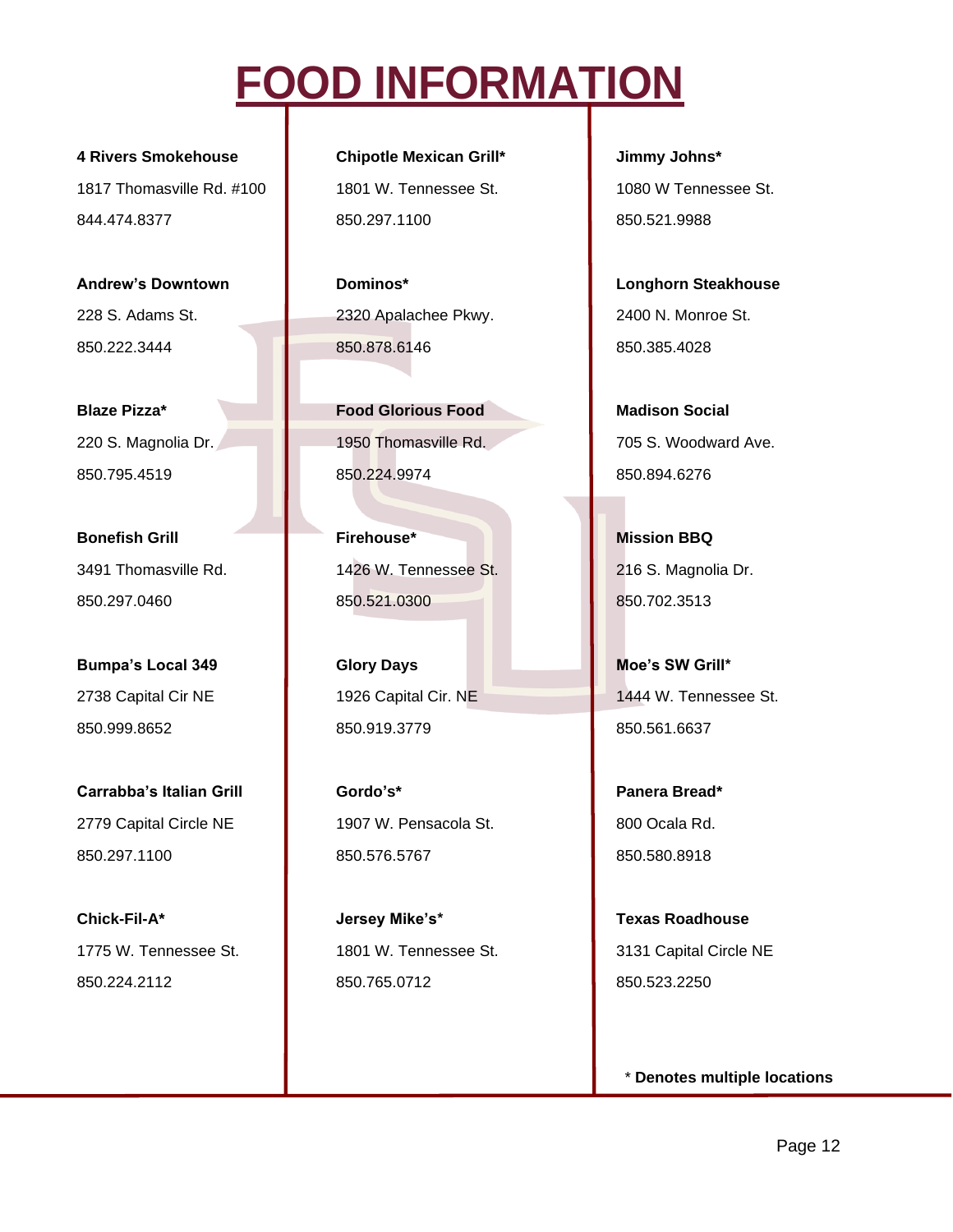### **TALLAHASSEE ENTERTAINMENT**

| <b>MOVIES</b>                 |                                 |                                   |  |  |  |
|-------------------------------|---------------------------------|-----------------------------------|--|--|--|
| <b>AMC Tallahassee 20</b>     | <b>CMX Cinemas Fallschase</b>   | Movies @ Governor's Square        |  |  |  |
| 147 Vermillion Blvd.          | 2415 N. Monroe St.              | 1501 Governor's Square Blvd.      |  |  |  |
| 850.386.7873                  | 850.241.7860                    | 844.462.7342                      |  |  |  |
| <b>SHOPPING</b>               | <b>FOOD AND GAMES</b>           | <b>ATTRACTIONS/MUSEUMS</b>        |  |  |  |
| <b>Bannerman Crossing</b>     | <b>District 850</b>             | <b>Antique Car Museum</b>         |  |  |  |
| 3425 Bannerman Rd             | 2662 Fleischmann Rd.            | 6800 Mahan Dr.                    |  |  |  |
| 850.219.5210                  | 850.513.2114                    | 850.942.0317                      |  |  |  |
| <b>Governor's Square Mall</b> | <b>Fun Station</b>              | <b>Cascades Park</b>              |  |  |  |
| 1500 Apalachee Parkway        | 2821 Sharer Rd.                 | 1011 S. Gadsden St.               |  |  |  |
| 850.877.8107                  | 850.383.0788                    | 850.891.3866                      |  |  |  |
|                               | Hanger 38                       | <b>Challenger Learning Center</b> |  |  |  |
|                               | 6668 Thomasville Rd.            | 200 S. Duval St.                  |  |  |  |
|                               | 850.999.2606                    | 850.645.7827                      |  |  |  |
|                               | <b>Urban Air Adventure Park</b> | <b>Maclay Gardens State Park</b>  |  |  |  |
|                               | 1644 Governors Square Blvd.     | 3540 Thomasville Rd.              |  |  |  |
|                               | 850.270.2399                    | 850.487.4556                      |  |  |  |
|                               | <b>Capital Lanes</b>            | <b>Museum of Florida History</b>  |  |  |  |
|                               | 820 Capital Cir NE              | 500 S. Bronough St.               |  |  |  |
|                               | 850.422.2695                    | 850.245.6400                      |  |  |  |
|                               |                                 | <b>Tallahassee Museum</b>         |  |  |  |
|                               |                                 | 3945 Museum Rd.                   |  |  |  |
|                               |                                 | 850.575.8684                      |  |  |  |
|                               |                                 |                                   |  |  |  |

**Additional Info: [VisitTallahassee.com](https://visittallahassee.com/)**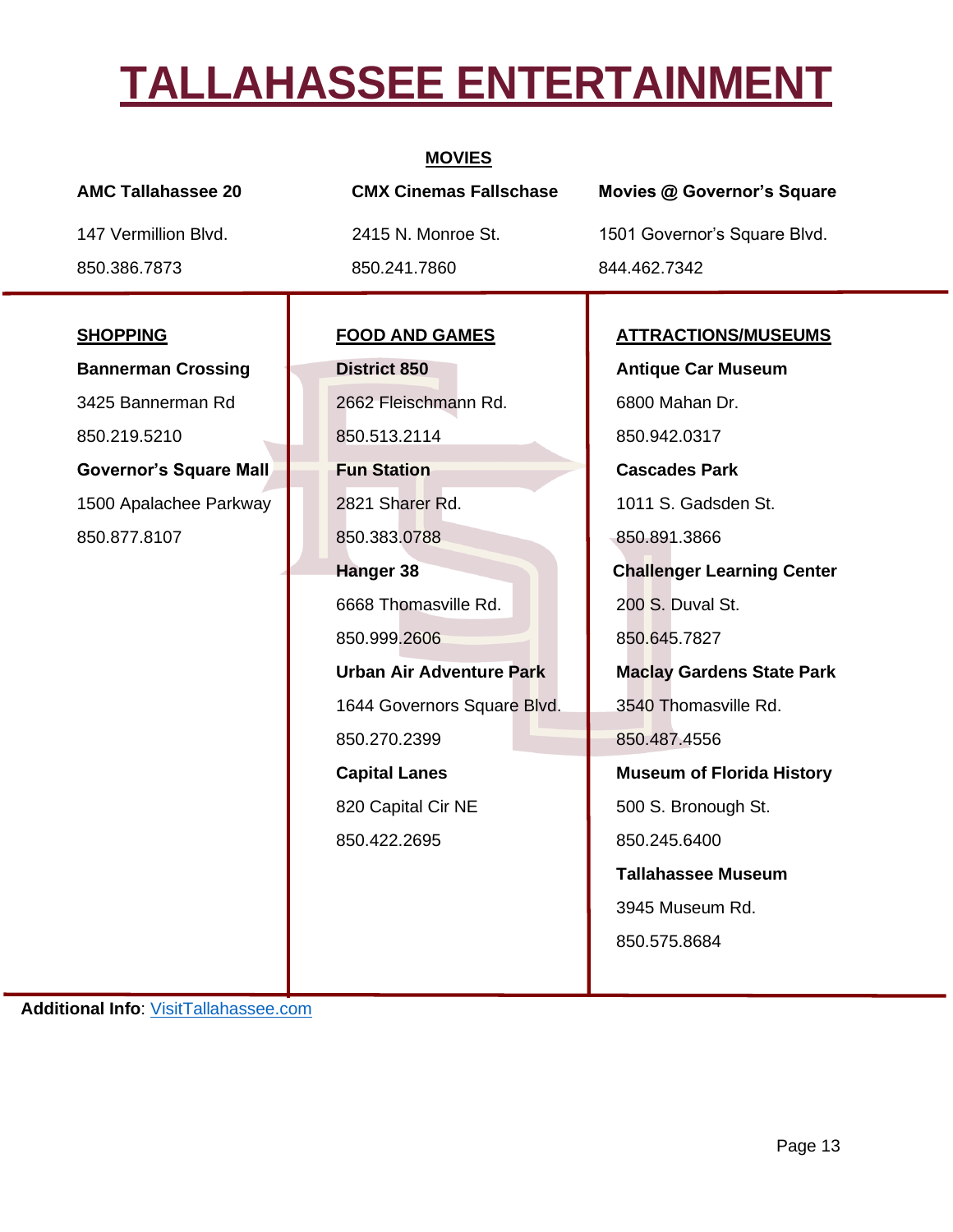## **AIRPORT & TRANSPORTATION**

#### **TALLAHASSEE AIRPORT AIRLINES**

3300 Capital Circle SW **American Airlines Sliver Airways** General Information: 800.221.1212 801.401.9100 850.891.7800 **Delta Tallahassee International** 800.221.1212 **Airport FAQ** – [Click here](https://www.talgov.com/airport/airport.aspx)

#### **BUS CHARTER SERVICES TAXI SERVICES CAR RENTALS**

**Astro City Taxi, Inc. Alamo** 4876 Woodlane Circle **811 Mabry St. 3300 Capital Circle SW** 850.514.1793 850.575.7575 844.370.9185 **Falcon Charter Bus Tallahassee Yellow Cab Avis** 1836 Hermitage Blvd. #200 3941 W. Pensacola St. | 3300 Capital Circle SW 850.213.1782 **850.999.9999 850.576.4133** 

**Tallahassee Taxi Cabs | Budget** 

2105 Lake Bradford Rd. 3300 Capital Circle SW 850.264.3418 850.576.0587 **Enterprise** 3300 Capital Circle SW 850.740.1726 **Hertz** 3300 Capital Circle SW 850.575.7959 **National** 3300 Capital Circle SW 844.370.9184

Page 14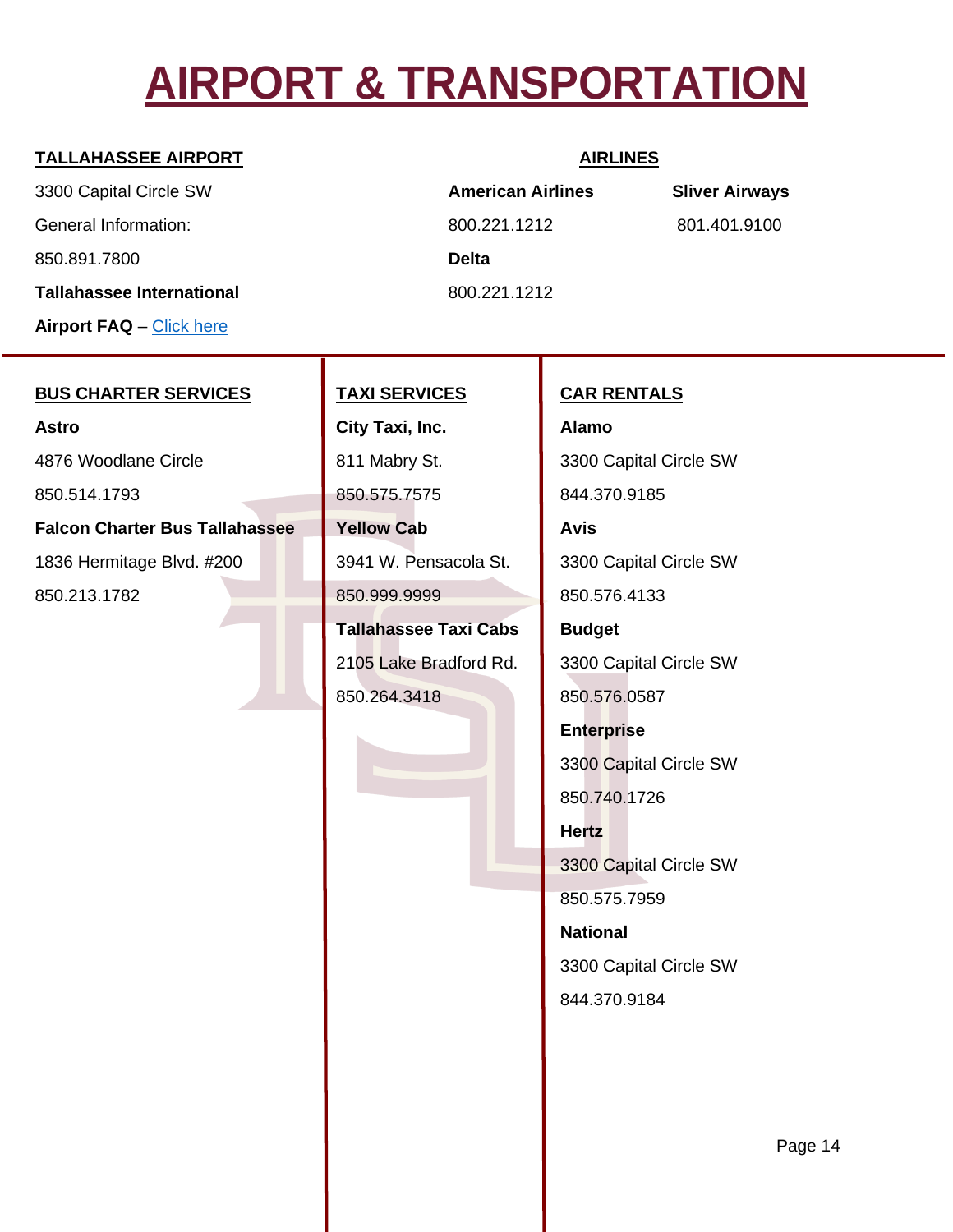### **LODGING INFORMATION**

2.7 miles to Mike Long Track **6.1** 6.1 miles to Mike Long Track **Phone Reservations**: 850.392.7700 **Phone Reservations**: 850.309.1300

2.2 miles to Mike Long Track **0.5 miles to Mike Long Track Phone Reservations**: 850.513.0313 **Phone Reservations**: 850.900.5115

**Courtyard by Marriott – Downtown/Capital Holiday Inn & Suites – Conference Center** 1018 Apalachee Pkwy., Tallahassee, FL 32301 2725 Graves Rd., Tallahassee, FL 32303 3.7 miles to Mike Long Track **4.4** miles to Mike Long Track **Phone Reservations**: 850.222.8822 **Phone Reservations**: 850.536.2000

**Doubletree by Hilton Tallahassee Monday Homewood Suites by Hilton** 2.2 miles to Mike Long Track **6.1 miles to Mike Long Track Phone Reservations**: 850.224.5000 **Phone Reservations**: 850.402.9400

**Four Points by Sheraton Tallahassee Downtown** Hotel Duval 316 W. Tennessee St., Tallahassee, FL 32301 415 N. Monroe St., Tallahassee, FL 32301 1.9 miles to Mike Long Track 2.2 miles to Mike Long Track **Phone Reservations**: 850.422.0071 **Phone Reservations**: 850.224.6000

**AC Hotel by Marriott Hampton Inn by Hilton Tallahassee Central** 801 S. Gadsden St., Tallahassee, FL 32301 2979 Apalachee Pwky., Tallahassee, FL 32301

**Aloft Hotel Downtown Holiday Inn Express – University Central**  200 N. Monroe St., Tallahassee, FL 32301 1308 W. Brevard St., Tallahassee, FL 32304

101 S. Adams St., Tallahassee, FL 32301 2987 Apalachee Pkwy., Tallahassee, FL 32301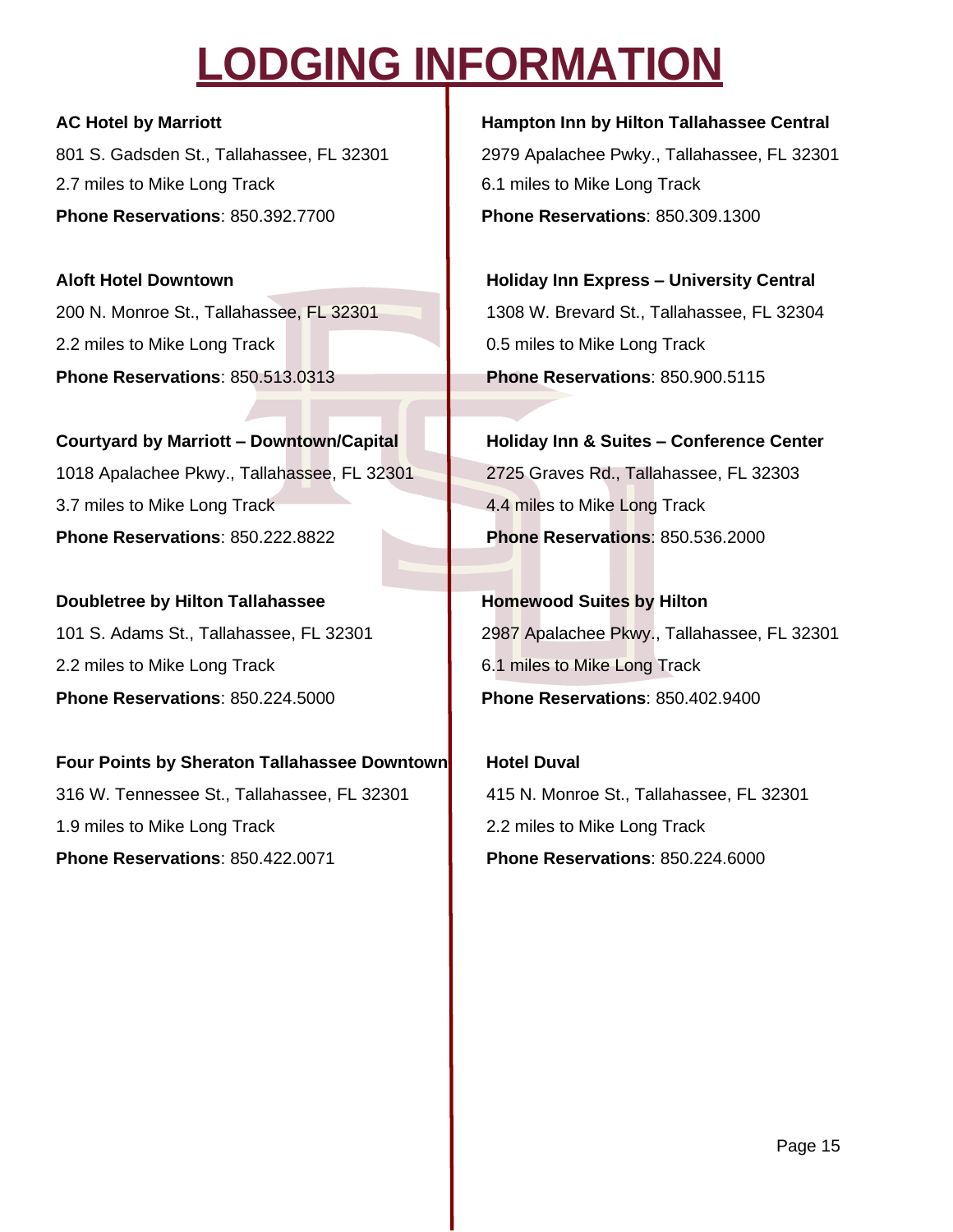## **LODGING INFORMATION CONTD.**

**Hotel Indigo Tallahassee – College Town | Holiday Inn Express – I-10** 1.7 miles to Mike Long Track **6.7 miles to Mike Long Track Phone Reservations**: 850.210.0008 **Phone Reservations:** 850.386.7500

2.8 miles to Mike Long Track 4.0 miles to Mike Long Track **Phone Reservations**: 850.222.0039 **Phone Reservations**: 850.402.9400

1.8 miles to Mike Long Track **4.3 miles to Mike Long Track Phone Reservations**: 850.329.9080 **Phone Reservations**: 850.893.8300

5.8 miles to Mike Long Track **4.4** miles to Mike Long Track **Phone Reservations**: 850.325.1103 **Phone Reservations**: 850.580.4024

2814 Apalachee Pwky., Tallahassee, FL 32301 1355 Apalachee Pkwy., Tallahassee, FL 32301 5.6 miles to Mike Long Track 3.5 miles to Mike Long Track

826 W. Gaines St., Tallahassee, FL 32304 1653 Raymond Diehl Rd., Tallahassee, FL 32308

**Hyatt House – Capital University Home2 Suites by Hilton Tallahassee State** 1100 Railroad Ave., Tallahassee, FL 32310 210 S. Magnolia Dr., Tallahassee, FL 32301

**Residence Inn by Marriott – Capital Hilton Garden Inn – Tallahassee Central <b>Residence** Inn 600 W. Gaines St., Tallahassee, FL 32304 1330 Blairstone Rd., Tallahassee, FL 32301

**Springhill Suites Tallahassee Central WoodSpring Suites Tallahassee Northwest \** 1300 Executive Center Dr., Tallahassee, FL **65344 W Tennessee St., Tallahassee, FL 32304** 

**Tru by Hilton Tallahassee Central Wyndham Garden Central Tallahassee Capitol**

**Phone Reservations**: 850.72.5400 **Phone Reservations**: 850.999.7348